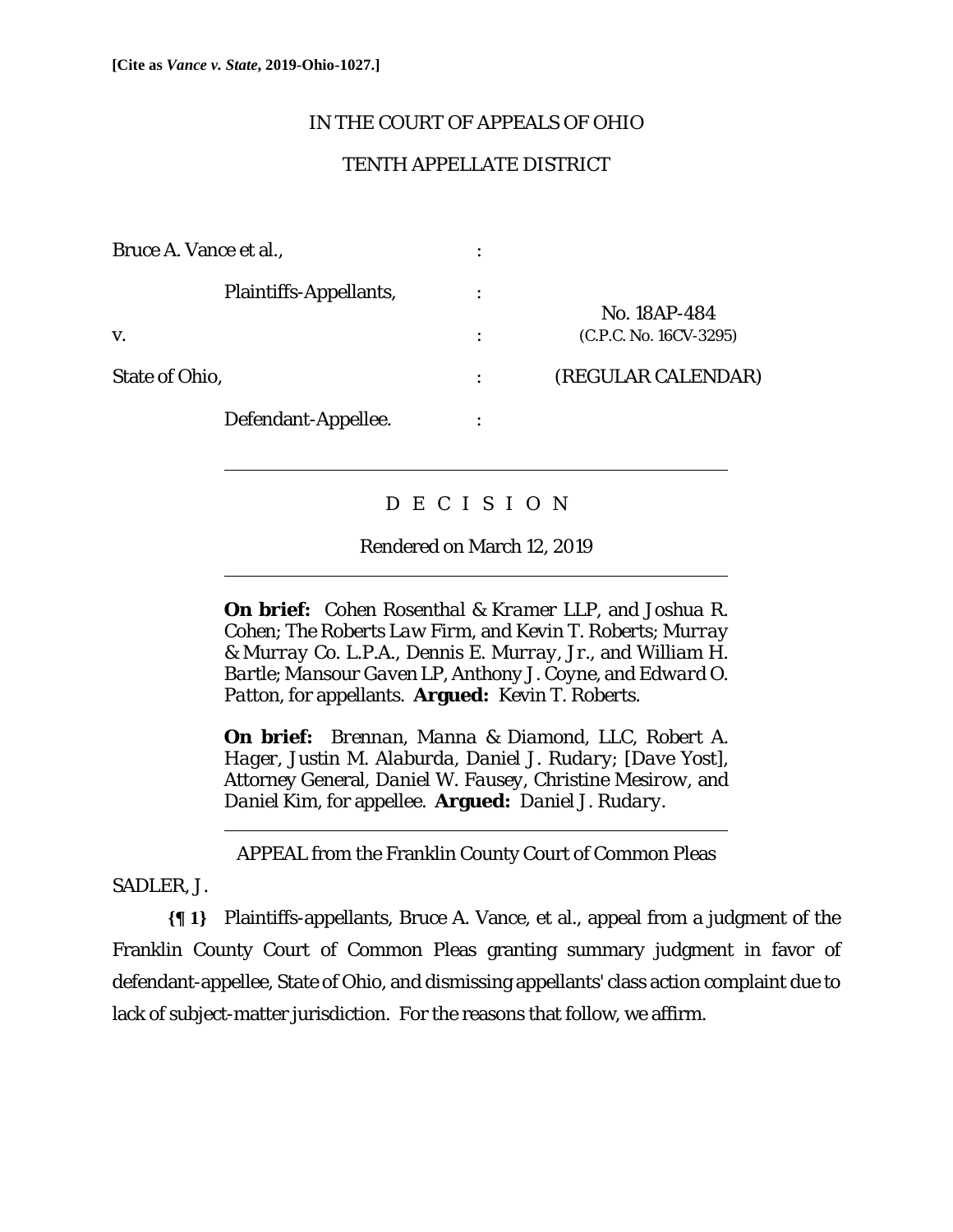#### **I. FACTS AND PROCEDURAL HISTORY**

**{¶ 2}** On June 26, 2015, appellants, Bruce A. Vance, G. Fredrick Pierce-Ruhland, and the Joseph K. Blystone Trust, filed a class action complaint "on behalf of the more than 100,000 owners of Ohio lands devoted to agricultural production," alleging that the state, by and through Joseph W. Testa, Commissioner of the Ohio Department of Taxation ("tax commissioner"), "illegally collected" more than \$1 billion of property taxes from appellants by "fail[ing] to calculate Current Agricultural Use Valuation ("CAUV") taxes" in accordance with Ohio law. (Class Action Compl. at  $\parallel$  1.) The complaint further alleges that "[c]ommencing in 2005 and increasingly during the Kasich Administration, CAUV taxes have doubled, tripled and quadrupled, threatening the future of agriculture, Ohio['s] largest industry." (Class Action Compl. at ¶ 1.) The complaint alleges a claim for unjust enrichment and seeks injunctive and declaratory relief, as well as the certification of a class action under Civ.R.  $23(B)(2)$  and  $(3)$ .

**{¶ 3}** In an amended class action complaint filed in the Ashtabula County Court of Common Pleas on July 27, 2015, appellants identified several other named plaintiffs, added the Honorable John R. Kasich, Governor of the state of Ohio ("governor"), as a defendant and added claims for equitable restitution and for compensatory damages based on certain alleged statutory and constitutional violations.

**{¶ 4}** In a second amended complaint filed by appellants with leave of court on November 9, 2015, appellants identified the state of Ohio as the defendant, removed the tax commissioner and governor as defendants, and deleted the claims for injunctive relief and for compensatory damages based on alleged statutory and constitutional violations. Thus, the remaining claims for relief alleged in the second amended complaint are equitable restitution and declaratory judgment. Appellants' second amended complaint seeks "an award against the State of Ohio for equitable restitution to the Plaintiffs and members of the proposed class, entitling them to the difference between what they paid in property taxes since 2005 and what they would have paid had the [Ohio Department of Taxation ("ODT")] properly and lawfully calculated CAUV." (Second Am. Compl. at 28- 29.)

**{¶ 5}** On February 24, 2016, the Ashtabula County Court of Common Pleas granted the state's motion to transfer the action to Franklin County. On November 2, 2016, the trial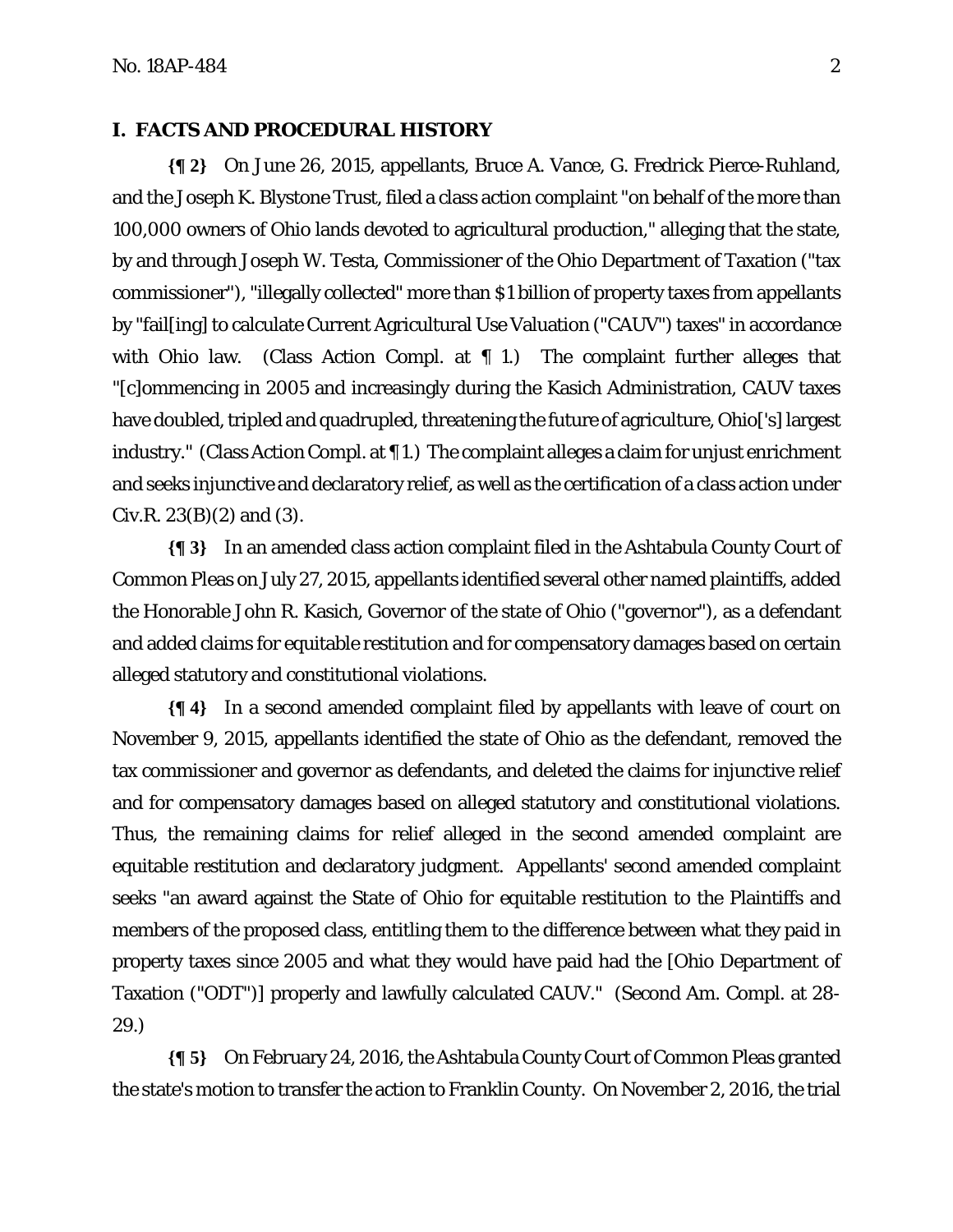court denied the state's motion to dismiss the second amended complaint for failure to state a claim on which relief may be granted. The trial court found that because the second amended complaint alleged " '[t]he State of Ohio has unjustly enriched itself by assessing and retaining the illegitimate property taxes paid as a result of ODT's misapplication of CAUV,' " the complaint arguably stated a claim for relief against the state sounding in equitable restitution under *Santos v. Ohio Bur. of Workers' Comp.*, 101 Ohio St.3d 74, 2004-Ohio-28. (Nov. 2, 1016 Decision at 6, quoting Second Am. Compl. at ¶ 111.)1 In the November 2, 2016 decision denying the state's motion to dismiss, the trial court stated:

> The Court further finds that Defendants' contention that they do not have the funds that were allegedly wrongfully taken from Plaintiffs, is a matter that may be resolved by a motion for summary judgment in the future, but not by the present motion to dismiss.

#### (Nov. 2, 2016 Decision at 7.)

<u>.</u>

**{¶ 6}** On May 12, 2017, the state filed a motion for summary judgment arguing the Court of Claims of Ohio had exclusive jurisdiction of appellants' second amended complaint because any claim for monetary relief against the state asserted therein sounded in legal rather than equitable restitution. In opposing the state's motion, appellants abandoned their allegation that the state assessed and retained the illegitimate property taxes paid as a result of the tax commissioner's misapplication of CAUV. Rather, appellants claimed the respective county auditors and county treasurers acted as agents of the tax commissioner for purposes of assessing and collecting CAUV property taxes. Appellants' further contended the state was unjustly enriched by the retention of overpaid taxes which directly reduce the state's burden of local school funding.

**{¶ 7}** On May 17, 2018, the trial court granted the state's motion for summary judgment as to appellants' claim for equitable restitution and "dismissed" appellants' class action complaint "without prejudice for lack of subject matter jurisdiction." (Emphasis omitted.) (May 31, 2018 Order & Jgmt. Entry.) Appellants timely appealed to this court from the judgment of the trial court.

 $1$  In opposition to the motion to dismiss, appellants also successfully argued that mandamus was not the form of relief sought by the complaint. (Appellants' Sept. 19, 2016 "position statement regarding pending motions" at 16-18.) The November 2, 2016 judgment is not the subject of this appeal.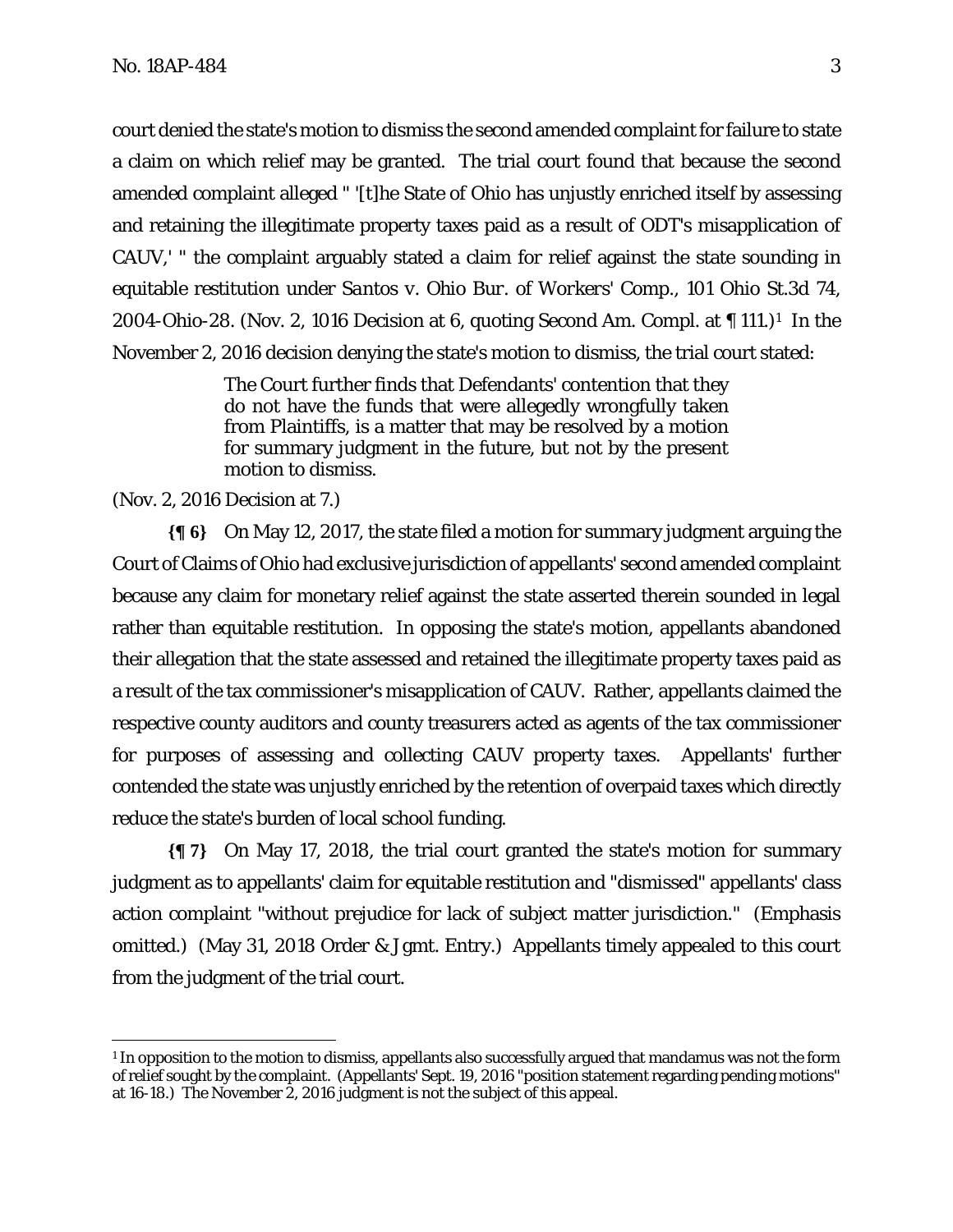#### **II. ASSIGNMENTS OF ERROR**

**{¶ 8}** Appellant assigns the following as trial court error:

1. The trial court erred by granting summary judgment in favor of Appellees.

2. The trial court erred in holding that it lacked subject matter jurisdiction over Appellants' claims.

### **III. STANDARD OF REVIEW**

**{¶ 9}** Appellate review of summary judgment is de novo. *Gabriel v. Ohio State Univ. Med. Ctr.*, 10th Dist. No. 14AP-870, 2015-Ohio-2661, ¶ 12, citing *Byrd v. Arbors E. Subacute & Rehab. Ctr*., 10th Dist. No. 14AP-232, 2014-Ohio-3935, ¶ 5. Pursuant to Civ.R. 56(C), summary judgment "shall be rendered forthwith if the pleadings, depositions, answers to interrogatories, written admissions, affidavits, transcripts of evidence, and written stipulations of fact, if any, timely filed in the action, show that there is no genuine issue as to any material fact and that the moving party is entitled to judgment as a matter of law." Accordingly, summary judgment is appropriate only under the following circumstances: (1) no genuine issue of material fact remains to be litigated, (2) the moving party is entitled to judgment as a matter of law, and (3) viewing the evidence most strongly in favor of the nonmoving party, reasonable minds can come to but one conclusion, that conclusion being adverse to the nonmoving party. *Phillips v. Wilkinson*, 10th Dist. No. 17AP-231, 2017-Ohio-8505, ¶ 11, citing *Byrd* at ¶ 6, citing *Harless v. Willis Day Warehousing Co.*, 54 Ohio St.2d 64, 66 (1978).

**{¶ 10}** " '[T]he moving party bears the initial responsibility of informing the trial court of the basis for the motion, and identifying those portions of the record before the trial court which demonstrate the absence of a genuine issue of fact on a material element of the nonmoving party's claim.' " *Byrd* at ¶ 7, quoting *Dresher v. Burt*, 75 Ohio St.3d 280, 292 (1996). "Once the moving party meets its initial burden, the nonmovant must set forth specific facts demonstrating a genuine issue for trial." *Phillips* at ¶ 12, citing *Byrd* at ¶ 7, citing *Dresher* at 293.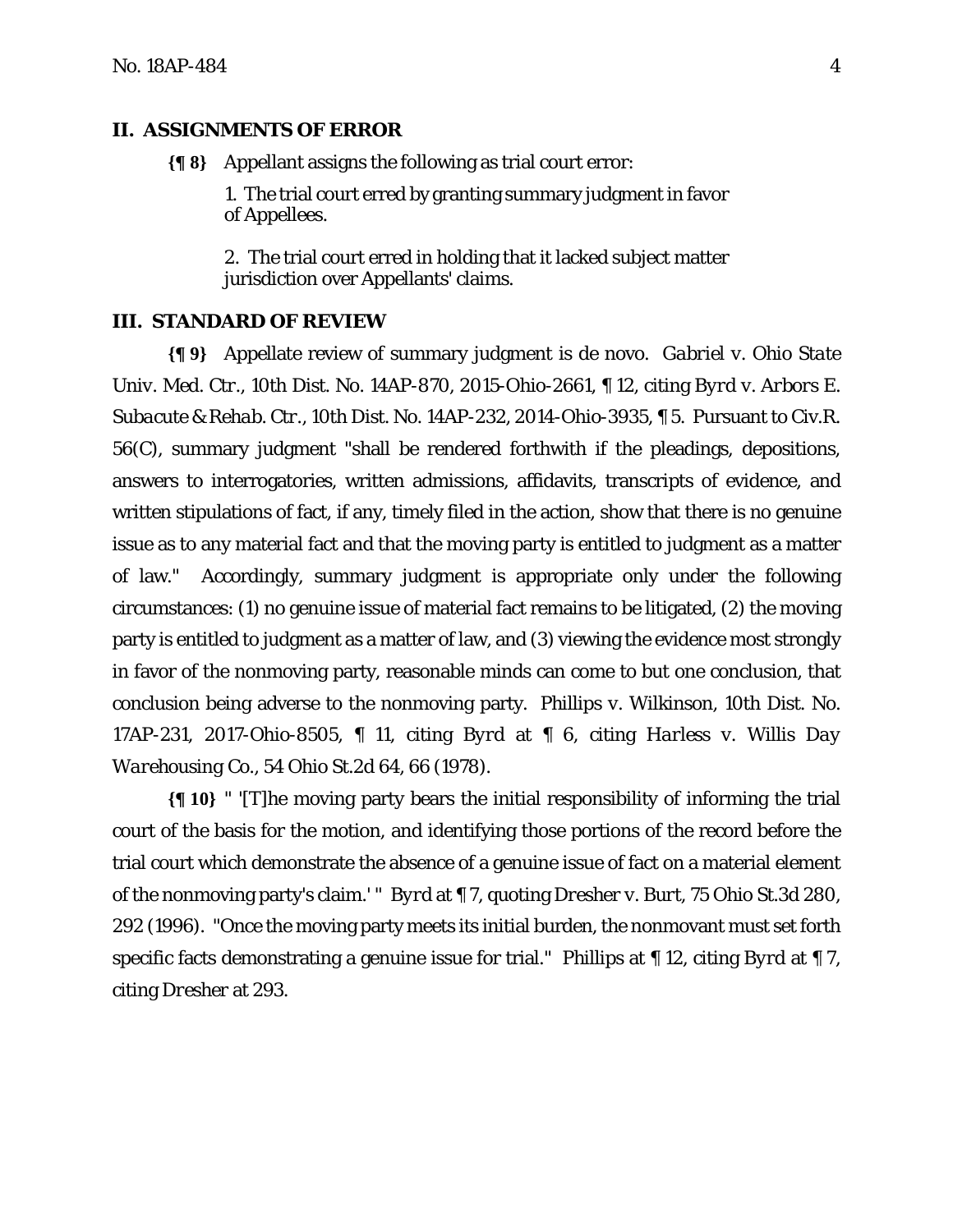#### **IV. LEGAL ANALYSIS**

#### **A. APPELLANTS' ASSIGNMENTS OF ERROR**

**{¶ 11}** In appellants' first assignment of error, appellants contend the trial court erred by granting summary judgment in favor of the state as to their claim for equitable restitution. The trial court concluded that because appellants failed to produce evidence that CAUV property taxes were collected or held by the treasurer of state, appellants claim for equitable restitution fails, as a matter of law. In appellants' second assignment of error, appellants argue the trial court erred when it dismissed appellants' second amended complaint on finding appellants' claim for monetary relief against the state was legal in nature and, therefore, within the exclusive, original jurisdiction of the Court of Claims.

**{¶ 12}** Because our resolution of both appellants' first and second assignments of error depends on whether the common pleas court or the Court of Claims has subjectmatter jurisdiction of any claim for monetary relief against the state alleged in the second amended complaint, we will consider them together.

### **1. Appellants' First and Second Assignments of Error**

**{¶ 13}** "The issue of subject-matter jurisdiction involves ' "a court's power to hear and decide a case on the merits and does not relate to the rights of the parties." ' " *TLC Health Care Servs., LLC v. Ohio Dept. of Job & Family Servs.*, 10th Dist. No. 17AP-181, 2017-Ohio-9198, ¶ 8, quoting *Columbus Green Bldg. Forum v. State*, 10th Dist. No. 12AP-66, 2012-Ohio-4244, ¶ 14, quoting *Vedder v. Warrensville Hts*., 8th Dist. No. 81005, 2002- Ohio-5567, ¶ 14. " 'When presented with a motion to dismiss for lack of subject matter jurisdiction pursuant to Civ.R. 12(B)(1), a trial court must determine "whether any cause of action cognizable by the forum has been raised in the complaint." ' " *TLC Health Care Servs.* at ¶ 8, quoting *Interim HealthCare of Columbus, Inc. v. State Dept. of Adm. Servs.*, 10th Dist. No. 07AP-747, 2008-Ohio-2286, ¶ 7, quoting *PNP, Inc. v. Ohio Dept. of Job & Family Servs.*, 10th Dist. No. 04AP-1294, 2006-Ohio-1159, ¶ 9, citing *State ex rel. Bush v. Spurlock*, 42 Ohio St.3d 77, 80 (1989). "Appellate courts review de novo the issue of subject-matter jurisdiction without any deference to the trial court's determination." *TLC Health Care* at ¶ 8, citing *Cheap Escape Co., Inc. v. Tri-State Constr., LLC*, 173 Ohio App.3d 683, 2007-Ohio-6185, ¶ 18 (10th Dist.). A dismissal for lack of subject-matter jurisdiction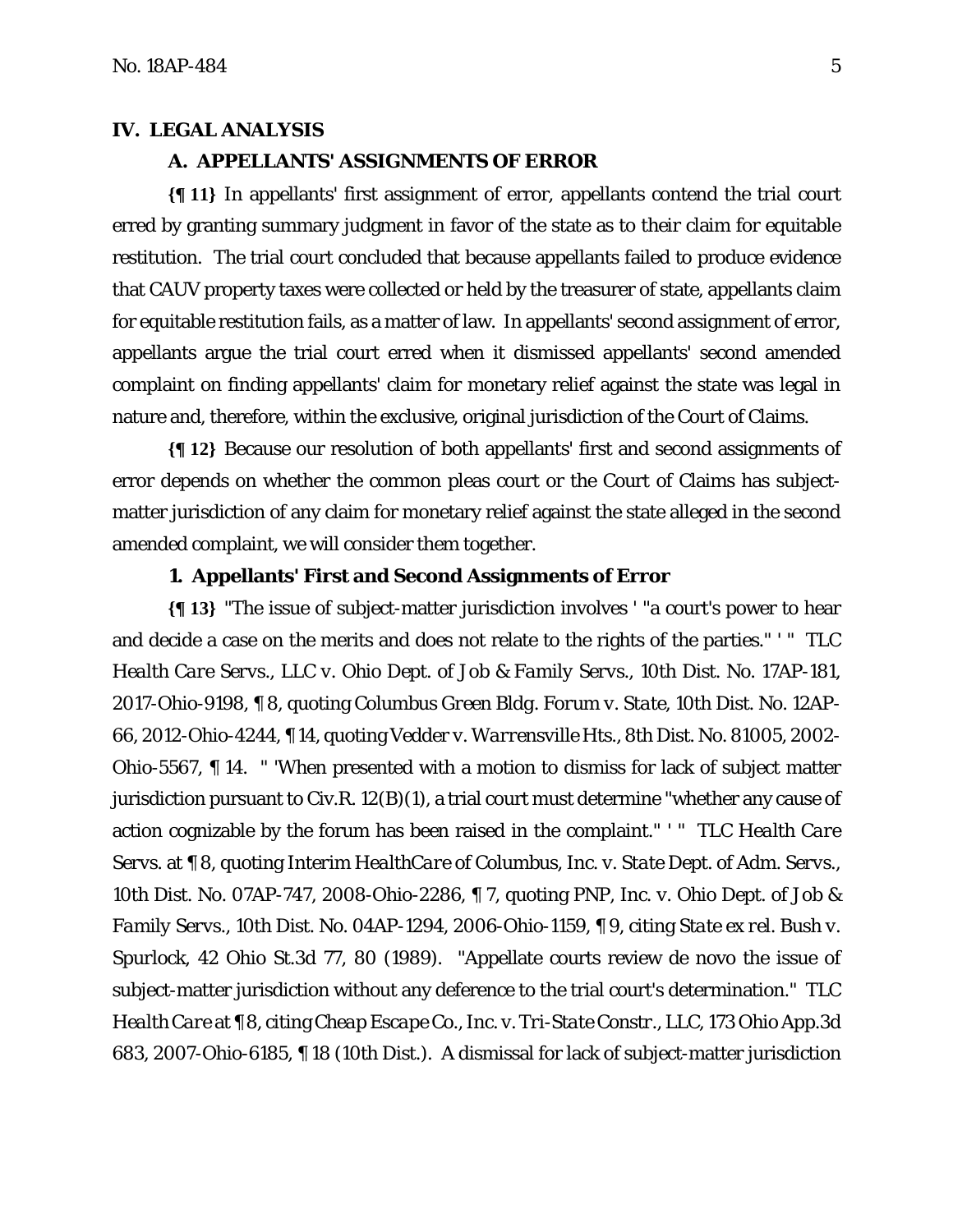<u>.</u>

is a judgment other than on the merits of the case. *George v. State*, 10th Dist. No. 10AP-4, 2010-Ohio-5262, ¶ 10.

**{¶ 14}** In appellants' assignments of error, appellants take exception to the trial court's determination that the Court of Claims has exclusive, original jurisdiction of any claim for monetary relief asserted in their second amended complaint. Appellants contend the claims alleged in the second amended complaint are purely equitable in nature and, therefore, within the jurisdiction of the courts of common pleas. We disagree.

**{¶ 15}** In 1974, the Ohio General Assembly exercised its authority under Article II, Section 36 of the Ohio Constitution and created a system of CAUV for property tax purposes. The ODT subsequently adopted regulations that govern the calculation and application of the CAUV property tax in Ohio. The Ohio CAUV statute, R.C. 5713.30 et seq., permits owners of land that is devoted exclusively to agricultural use to request the auditor to value the property in accordance with its current agricultural use rather than its true market value. *Johnson v. Clark Cty. Bd. of Revision*, \_\_ Ohio St.3d \_\_, 2018-Ohio-4390, ¶ 11 (slip opinion). CAUV status is a preferred tax status and land must qualify to be valued in this manner. *Id.* at ¶ 32. "[I]n general, a value determined by agricultural use is lower than a property's true market value and therefore, CAUV status typically results in a lower real-property-tax liability." *Id.* at ¶ 12, citing *Renner v. Tuscarawas Cty. Bd. of Revision*, 59 Ohio St.3d 142 (1991).

**{¶ 16}** Pursuant to R.C. 5713.31, an owner of CAUV land must file an annual application with the local county auditor to be included in the CAUV program. Pursuant to R.C. 5713.31(G), "[i]f the auditor determines \* \* \* that the land is land devoted exclusively to agricultural use, the auditor shall appraise it for real property tax purposes in accordance with section 5715.01 of the Revised Code and the rules adopted by the commissioner for the valuation of land devoted exclusively to agricultural use." The statute further provides "such appraised value shall be the value used by the auditor in determining the taxable value of such land for the current tax year under section 5713.03 of the Revised Code." The relevant rules pertaining to CAUV are located at Ohio Adm.Code 5703-25-06 and 5703-25- 30 to 5703-25-36.2

<sup>2 &</sup>quot;R.C. 5703.02(A)(5) gives the [Board of Tax Appeals] jurisdiction over appeals from the '[a]doption and promulgation of rules of the tax commissioner.' R.C. 5703.14 plainly provides that '[a]pplications for review of any rule adopted and promulgated by the tax commissioner may be filed with the board of tax appeals by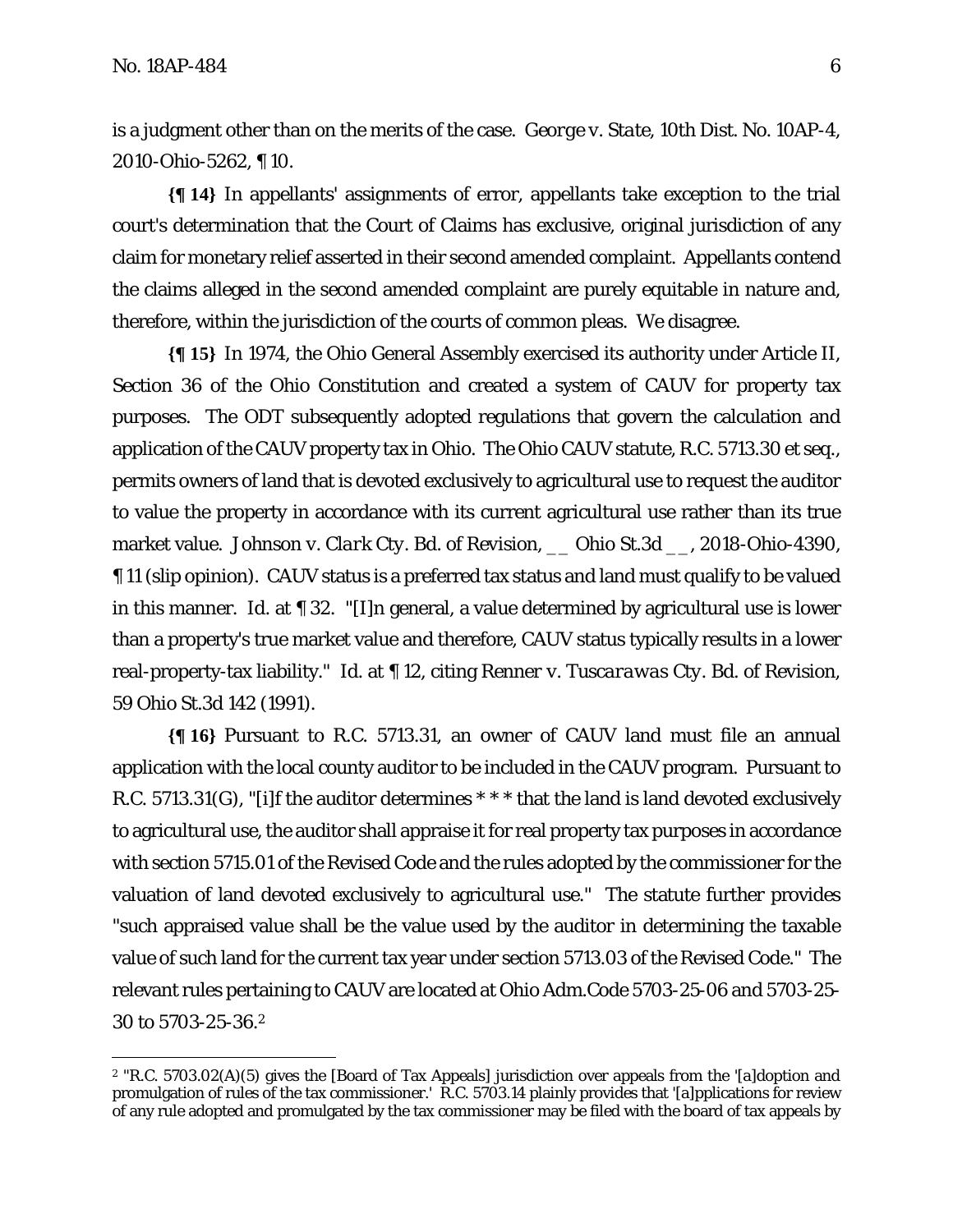<u>.</u>

**{¶ 17}** There is no dispute in this case that the county auditor in each of the 88 Ohio counties must value CAUV property in accordance with the CAUV Land Tables prepared by the tax commissioner.3 In her May 12, 2017 affidavit, Shelley Wilson, ODT's Executive Administrator of the Tax Equalization Division, explained the mechanics of the CAUV program, in relevant part, as follows:

> 2. \* \* \* In my capacity as Executive Administrator of the Tax Equalization Division, I have personal knowledge of and oversee the Department's administration of real property taxation programs, including the Current Agricultural Use Valuation ("CAUV") program.

\* \* \*

5. The Tax Commissioner annually prepares CAUV Land Tables that county auditors use to appraise the taxable value of land devoted exclusively to agricultural use and duly registered for the CAUV program.

6. The CAUV Land Tables are subsequently provided to the auditors of each of Ohio's 88 counties in the years in which those counties undergo sexennial reappraisal or are scheduled for triennial update.

7. Using the CAUV land tables, the county auditors appraise the taxable value of the land for all properties participating in the CAUV program, and assess the property for purposes of taxation.

8. Once appraised and assessed by the county auditors, CAUV property taxes (like all other real estate taxes) are then collected by each of Ohio's 88 county treasurers and disbursed by each of Ohio's 88 county auditors.

(Aff. of Shelley Wilson, attached to May 12, 2017 Mot. For Summ. Jgmt.)

**{¶ 18}** The crux of appellants' claim in this case is that the state, by and through its tax commissioner, has engaged in the practice of illegally overstating CAUV, resulting in greater property tax liability to appellants. The complaint posits that most land devoted exclusively to agricultural use is situated in the rural and semi-rural areas of Ohio.

any person who has been or may be injured by the operation of the rule.' Under the statute, the burden was on the landowners to 'show that the rule is unreasonable.' " *Adams v. Testa*, 152 Ohio St.3d 217, 2017-Ohio-8854, ¶ 7.

<sup>3</sup> R.C. 5715.01(B) provides in relevant part: "County auditors shall, under the direction and supervision of the commissioner, be the chief assessing officers of their respective counties, and shall list and value the real property within their respective counties for taxation in accordance with this section and sections 5713.03 and 5713.31 of the Revised Code and with such rules of the commissioner."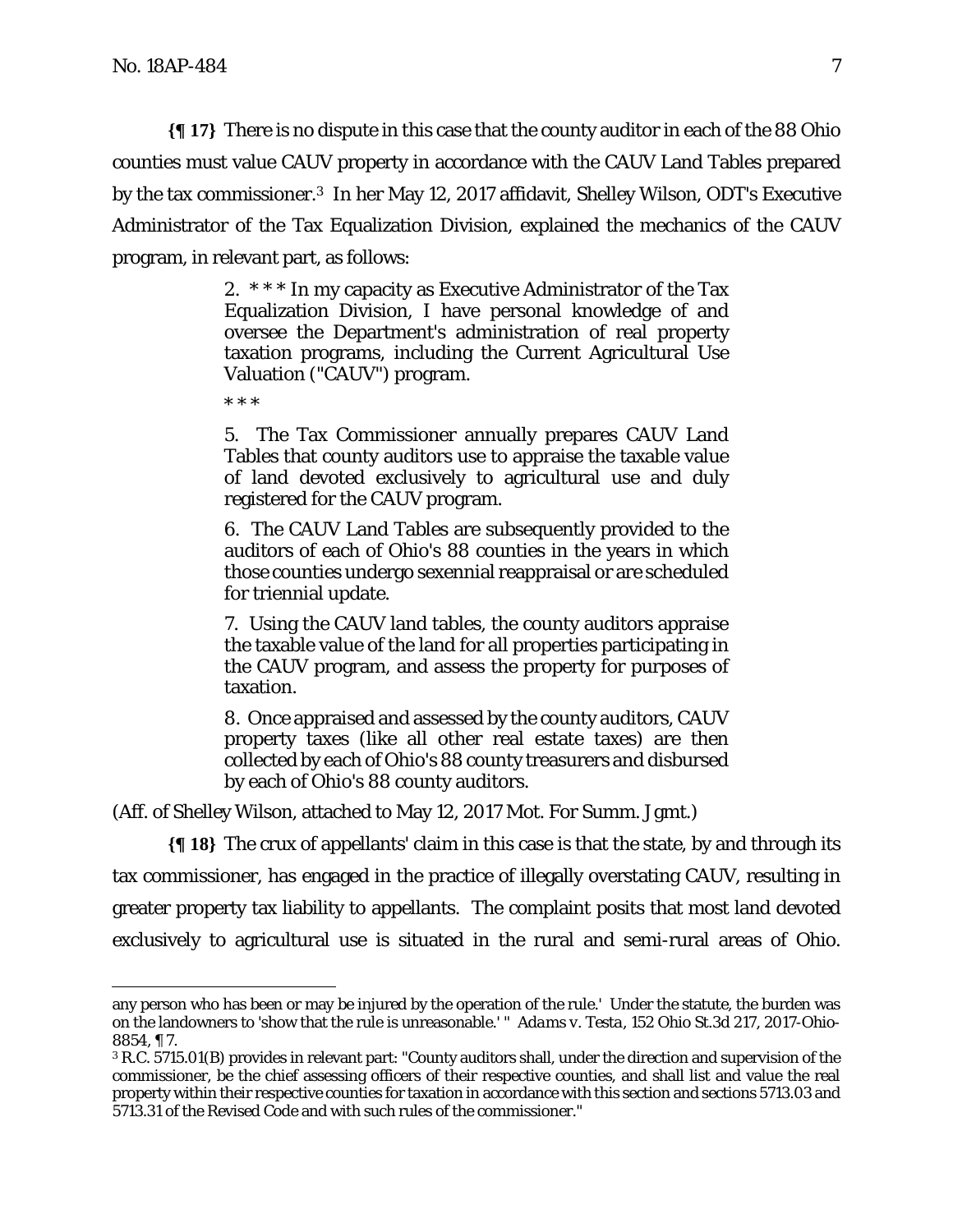Accordingly, the second amended complaint alleges the more tax dollars county treasurers collect from rural and semi-rural counties due to the unlawfully inflated CAUV property taxes, the less funding the state must provide to those counties for their schools, parks, municipal functions, and the like.

**{¶ 19}** According to appellants, the tax commissioner's decision to systematically increase CAUV has resulted in a savings to the state of millions in supplemental educational funding. Appellants cite the deposition testimony of Daria Shams, Senior Policy Analyst for the Ohio Department of Education, and Fredrick G. Church, Deputy Budget Director at the Office of Budget Management, as evidence that higher CAUV has "always resulted in the State spending less [on education] and retaining more money." (Appellants' Brief at 35.) Appellants estimate the state has saved "at least hundreds of million[s] of dollars by overcharging farmers." (Appellants' Brief at 35.)

**{¶ 20}** Appellants acknowledge their second amended complaint seeks to compel the payment of money by the state. Appellants argue, however, that even though their complaints seek monetary relief from the state, their claims are purely equitable in nature, not claims for legal restitution or for money damages at law. Accordingly, appellants maintain the common pleas court has jurisdiction to hear and determine their claim for monetary relief against the state. The state argues that appellants seeks monetary relief from the state in the form of legal restitution or compensatory damages. Accordingly, the state maintains such claims are cognizable only in the Court of Claims.

**{¶ 21}** R.C. 2743.03 created the Court of Claims and vested the court with jurisdiction of the following:

> $(A)(1)$  \* \* \* The court of claims is a court of record and has exclusive, original jurisdiction of all civil actions against the state permitted by the waiver of immunity contained in section 2743.02 of the Revised Code and exclusive jurisdiction of the causes of action of all parties in civil actions that are removed to the court of claims. The court shall have full equity powers in all actions within its jurisdiction and may entertain and determine all counterclaims, cross-claims, and third-party claims.

**{¶ 22}** R.C. 2743.02(A)(1) sets out the state's waiver of sovereign immunity, in relevant part, as follows: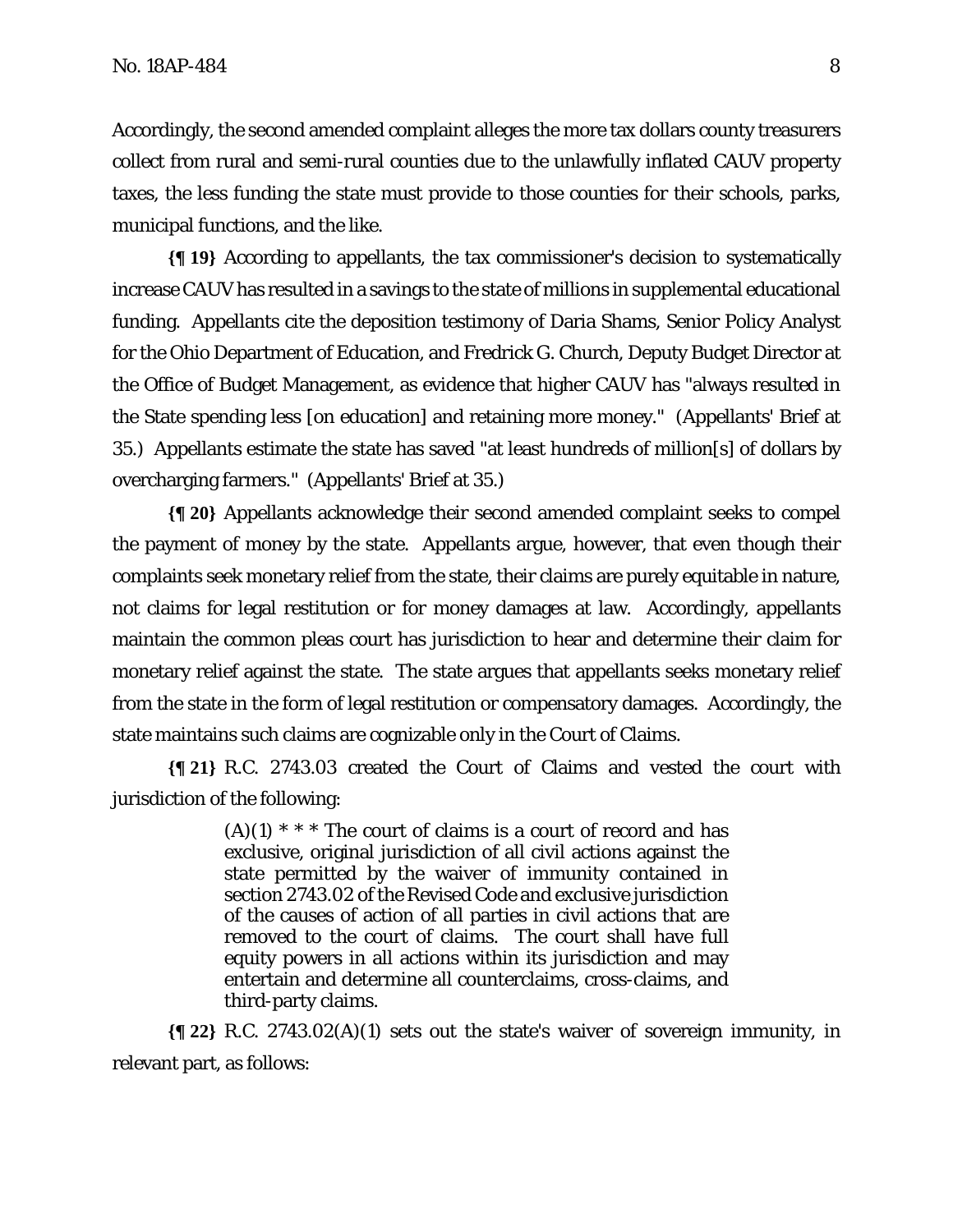The state hereby waives its immunity from liability \* \* \* and consents to be sued, and have its liability determined, in the court of claims created in this chapter in accordance with the same rules of law applicable to suits between private parties, except that the determination of liability is subject to the limitations set forth in this chapter \* \* \*. To the extent that the state has previously consented to be sued, this chapter has no applicability.

**{¶ 23}** "Pursuant to the statutory framework, the Ohio General Assembly vested the Court of Claims with exclusive, original jurisdiction of all civil actions against the state permitted by the waiver of immunity contained in R.C. 2743.02 and full equity powers in all actions within its jurisdiction." *TLC Health Care* at ¶ 12, citing *State ex rel. Moritz v. Troop*, 44 Ohio St.2d 90, 92 (1975). Under R.C. Chapter 2743, "a civil claim against the state that requests only equitable relief may be heard in the courts of common pleas, while other civil claims against the state involving monetary relief generally fall within the exclusive, original jurisdiction of the Court of Claims." *Crable v. Ohio Dept. of Youth Servs*., 10th Dist. No. 09AP-191, 2010-Ohio-788, ¶ 9, citing *Cristino v. Ohio Bur. of Workers' Comp*., 118 Ohio St.3d 151, 2008-Ohio-2013; R.C. 2743.03(A)(1) and (2). On numerous occasions, the Supreme Court of Ohio has been called on to determine whether certain claims seeking monetary relief from the state should be treated as claims for equitable relief within the jurisdiction of the common pleas courts or actions at law within the exclusive, original jurisdiction of the Court of Claims.

**{¶ 24}** In *Cristino*, Pietro Cristino relinquished his statutory rights to periodic payments for permanent total disability ("PTD") compensation in exchange for a lump sum payment of the present value of his PTD claim pursuant to an agreement with the Bureau of Workers' Compensation ("BWC"). Cristino, on behalf of a class of similarly situated plaintiffs, brought a putative class action suit against the BWC in the common pleas court seeking numerous forms of relief, including "full restitution of the difference between the amounts represented by the Administrator to be the 'actual present value' of their PTD claims and the true 'actual present value' \* \* \*." *Id*. at ¶ 3. The common pleas court denied BWC's motion to dismiss the suit for lack of subject-matter jurisdiction and the Eighth District Court of Appeals affirmed.

**{¶ 25}** In reversing the Eighth District, the Supreme Court set out the prevailing legal rule as follows: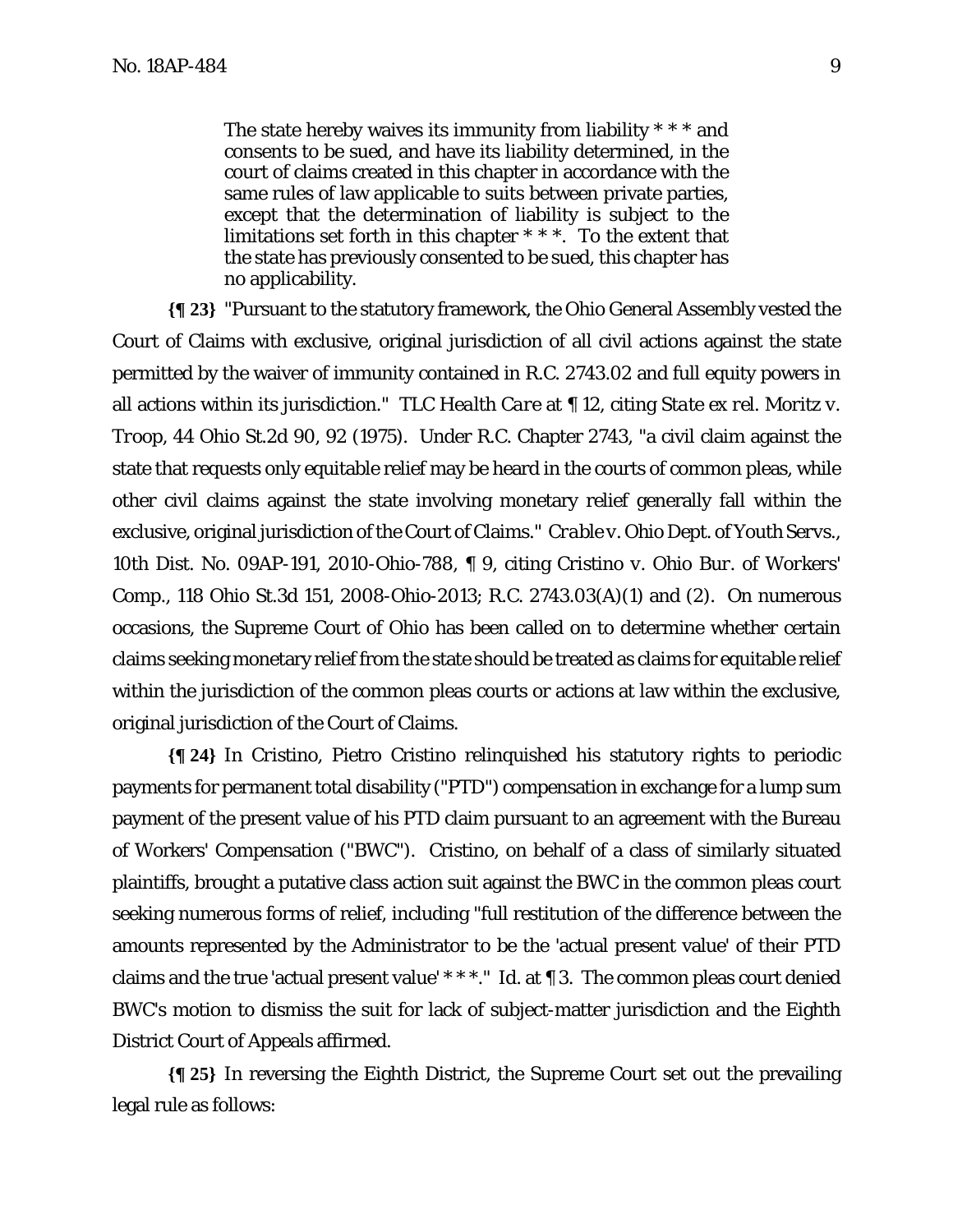It is well established that restitution can be either a legal or an equitable remedy. *Santos*, 101 Ohio St.3d 74, 2004 Ohio 28, 801 N.E.2d 441, at ¶ 11. In order to determine whether a claim for restitution requests legal or equitable relief, we look to the basis for the plaintiff's claim and the nature of the underlying remedies sought. 2004 Ohio 28, at ¶ 13.

*Id*. at ¶ 7.

**{¶ 26}** The Supreme Court held the common pleas court did not have jurisdiction of Cristino's claim because "a claim against the state for money due under a contract is not a claim of equitable restitution and must be brought in the Ohio Court of Claims." *Id.* at ¶ 16.

**{¶ 27}** In *Cristino v. Ohio Bur. of Workers' Comp.*, 10th Dist. No. 13AP-772, 2014- Ohio-1383, *discretionary appeal not allowed*, 140 Ohio St.3d 1416, 2014-Ohio-3785,4 this court addressed the distinction between equitable claims seeking the payment of money and legal claims seeking monetary relief as follows:

> [N]ot every claim seeking monetary relief is a claim for money damages. [*Interim HealthCare*] at ¶ 15. Even where a claimant seeks relief that will ultimately result in the payment of money by the state, "a cause of action will sound in equity if 'money damages' is not the essence of the claim." *Id*., citing *Ohio Academy of Nursing Homes v. Ohio Dept. of Job & Family Servs*., 114 Ohio St.3d 14, 2007-Ohio-2620, ¶ 15, 867 N.E.2d 400. For example, an equitable action for specific relief, seeking reimbursement of the compensation allegedly denied or retained, is not transformed into a claim for damages simply because it involves the payment of money. *Zelenak v. Indus. Comm.*, 148 Ohio App.3d 589, 2002-Ohio-3887, ¶ 18, 774 N.E.2d 769 (10th Dist.) (claim for specific temporary total disability compensation, to which plaintiffs were statutorily entitled, sought equitable relief and not monetary damages), citing *Ohio Edison Co. v. Ohio Dept. of Transp*., 86 Ohio App. 3d 189, 194, 620 N.E.2d 217 (10th Dist.1993). "Unlike a claim for money damages where a plaintiff recovers damages to compensate, or substitute, for a suffered loss, equitable remedies are not substitute remedies, but an attempt to give the plaintiff the very thing to which it was entitled." *Interim HealthCare* at ¶ 15, citing *Santos* at ¶ 14.

Id. at ¶ 13.

 $\overline{a}$ 

<sup>4</sup> Subsequent to the decision of the Supreme Court in *Cristino*, 2008-Ohio-2013, Cristino refiled his class action complaint in the Court of Claims, but the Court of Claims held that his claims were time-barred.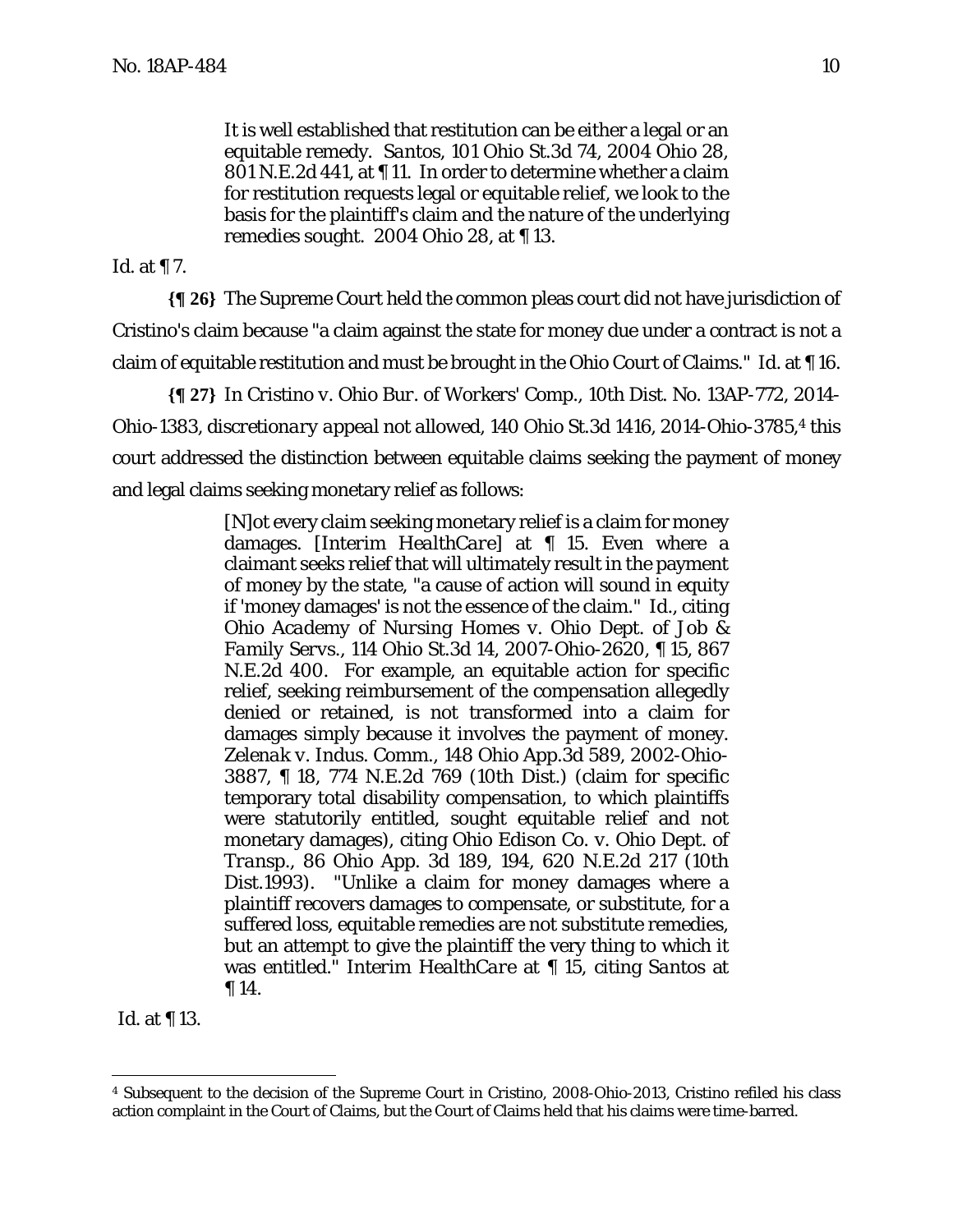**{¶ 28}** Appellants rely primarily on *Santos*, 2004-Ohio-28, in support of their contention that they seek equitable restitution from the state. In *Santos*, the plaintiffs, a group of claimants receiving workers' compensation benefits who later settled intentional tort claims against their employers, filed a putative class action suit in the common pleas court seeking the return of specific funds collected by the BWC under a subrogation statute that the Supreme Court had recently held to be unconstitutional. BWC filed a motion seeking dismissal of the case arguing that the Court of Claims had exclusive, original jurisdiction of the claims against the state asserted in the complaint. The trial court denied BWC's motion to dismiss and certified a class action. The Eighth District reversed, finding the common pleas court lacked subject-matter jurisdiction.

**{¶ 29}** In reversing the Eighth District, the Supreme Court in *Santos* concluded: "A suit that seeks the return of specific funds wrongfully collected or held by the state is brought in equity. Thus, a court of common pleas may properly exercise jurisdiction over the matter as provided in R.C. 2743.03(A)(2)." *Id.* at ¶ 17. The *Santos* court noted that although restitution can be either legal or equitable, whether it is "legal or equitable depends on the basis for the plaintiff's claim and the nature of the underlying remedies sought." *Id.* at ¶ 13, citing *Great-West Life & Annuity Ins. Co. v. Knudson*, 534 U.S. 204, 213 (2002). In *Santos*, the court relied on *Great-West* in recognizing the following general distinction between legal and equitable restitution:

> Restitution is available as a *legal* remedy when a plaintiff cannot " 'assert title or right to possession of particular property, but in which nevertheless he might be able to show just grounds for recovering money to pay for some benefit the defendant had received from  $\lim_{n \to \infty}$  \* \* \* Restitution is available as an *equitable* remedy "where money or property identified as belonging in good conscience to the plaintiff could clearly be traced to particular funds or property in the defendant's possession."

(Emphasis sic.) *Santos* at ¶ 13, quoting *Great-West* at 213, quoting Dobbs, *Law of Remedies*, Section 4.2(1), 571 (2d Ed.1993).

**{¶ 30}** The Supreme Court reached a similar result in *Ohio Hosp. Assn. v. Ohio Dept. of Human Servs.*, 62 Ohio St.3d 97 (1991). In that case, certain Medicaid providers sought reimbursement of funds withheld by the Ohio Department of Human Services ("ODHS") pursuant to administrative rules improperly promulgated by ODHS. In that case, ODHS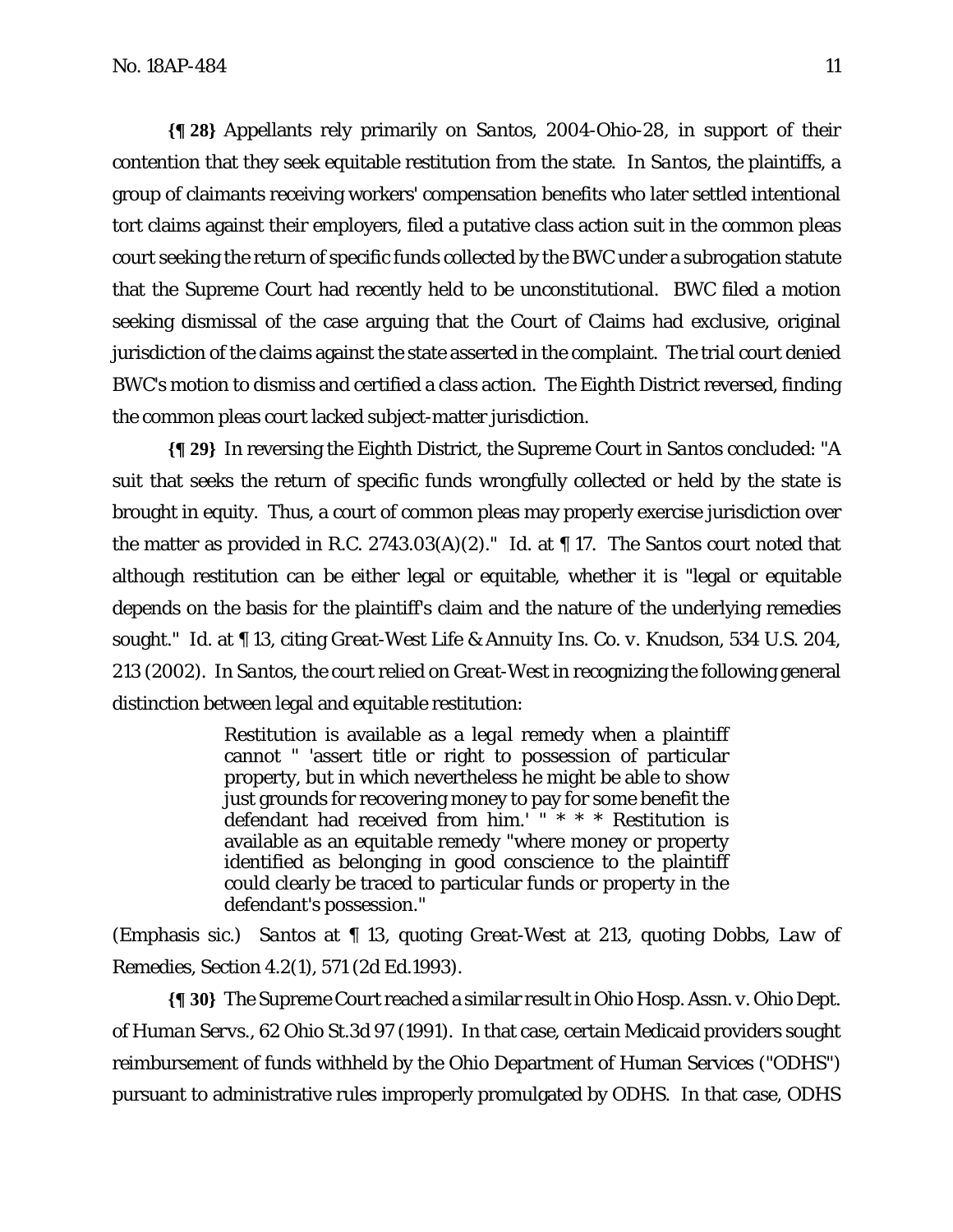argued the Court of Claims had no jurisdiction over the matter because the state did not waive its immunity from liability for money damages resulting from an invalidated administrative rule. The Supreme Court held the Court of Claims had exclusive jurisdiction of the complaint because the hospitals alleged their contractual rights under the provider agreements and an earlier settlement agreement had been violated, and they sought monetary relief. *Id.* at 104. In so holding, the Supreme Court noted, however, that "[t]he order to reimburse Medicaid providers for the amounts unlawfully withheld is not an award of money damages, but equitable relief." *Id*. at 104. The court in *Ohio Hosp. Assn.* cited *Bowen v. Massachusetts,* 487 U.S. 879, 895 (1988), for the proposition that " '[d]amages are given to the plaintiff to *substitute* for a suffered loss, whereas specific remedies are not substitute remedies at all, but attempt to give the plaintiff the very thing to which he was entitled.' " (Emphasis sic.) (Internal quotation marks omitted.) *Ohio Hosp. Assn.* at 105, citing *Bowen* at 895, quoting *Maryland Dept. of Human Resources v. Dept. of Health & Human Servs.*, 763 F.2d 1441, 1446 (C.A.D.C.1985).

**{¶ 31}** The state, on the other hand, relies primarily on *Cirino v. Ohio Bur. of Workers' Comp*., 153 Ohio St.3d 333, 2018-Ohio-2665, in support of the contention that jurisdiction of appellants' complaint lies in the Court of Claims. In that case, BWC executed a contract with Chase Bank whereby BWC agreed to deposit claimant's workers' compensation benefits into a Chase account, and Chase agreed to provide claimants with access to their workers' compensation benefits via several methods, including debit cards. When Chase began deducting fees from the claimants' accounts for certain debit card transactions, Michael Cirino, as putative class representative, filed a class action suit against BWC seeking to compel BWC to compensate them for the fees charged by Chase. When the court of common pleas denied BWC's motion to dismiss for lack of subject-matter jurisdiction, BWC appealed.

**{¶ 32}** The Eighth District affirmed and the Supreme Court accepted the discretionary appeal to review of the following proposition of law:

> Only a suit to recover specific funds held by a State defendant, or suits over which the State consented to be sued before the effective date of the Court of Claims Act, are proper in the common pleas court. All other suits against the State must be filed in the Court of Claims.

*Id*. at ¶ 16.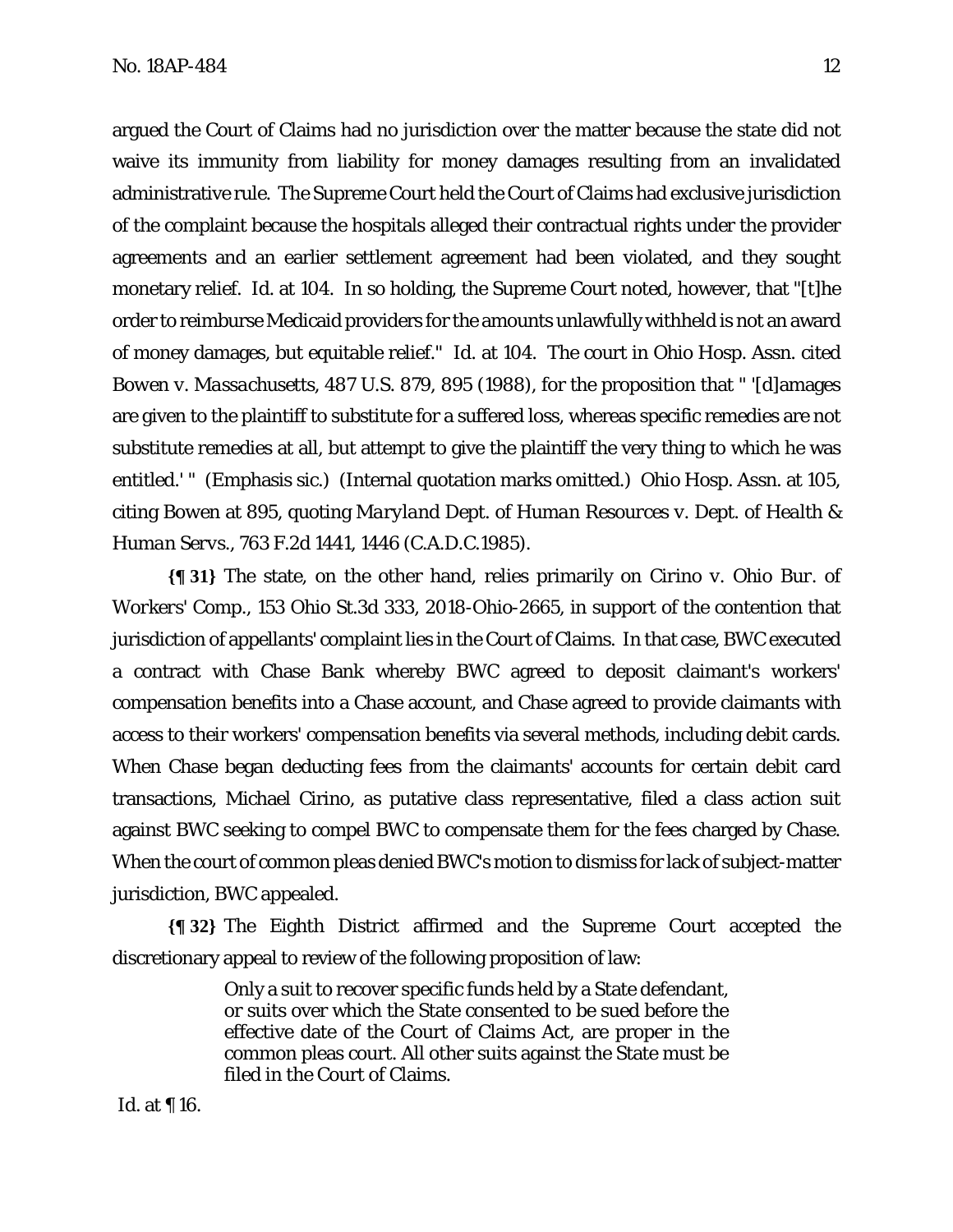**{¶ 33}** The Supreme Court reversed the Eighth District and held the Court of Claims had exclusive jurisdiction of Cirino's complaint. *Id.* at 1. In so holding, the court stated: "The crux of the claim is \* \* \* that the bureau has improperly allowed benefit recipients to be harmed by fees charged by Chase and that the proper relief is to have the bureau pay money to compensate for that loss. The claim therefore seeks compensatory relief—a classic form of legal relief." *Id.* at ¶ 27. The Supreme Court agreed with BWC that "the relief Cirino seeks is not restitution at all. It is best described as compensatory damages." *Id.* at ¶ 25. The *Cirino* court also found their prior decision in *Santos* was not controlling:

> Our holding in *Santos* does not change our view on this point. In *Santos*, the bureau collected money directly from the plaintiffs and the claim sought the return of those specific funds. The money clearly had unjustly enriched the bureau, and we viewed the suit, which sought a payment by the bureau, as "an action to correct [that] unjust enrichment." *Santos*, 101 Ohio St.3d 74, 2004-Ohio-28, 801 N.E.2d 441, at ¶ 17. That is different from the situation here. The only specific funds identified by Cirino are the fees collected by Chase, not any money withheld by the bureau. A payment by the bureau in an amount equal to those fees is therefore best described as compensation for a loss caused by Chase, not a correction of the bureau's unjust enrichment.

#### *Cirino* at ¶ 28.

**{¶ 34}** In our view, none of the above-cited cases dealing with the distinction between legal and equitable claims is precisely on point as this case arises under a distinct and different set of facts. Nevertheless, we agree with the state that any claim for monetary relief against the state set out in appellants' second amended complaint sounds in law rather than equity, and the Court of Claims has original, exclusive jurisdiction of appellants' complaint.

**{¶ 35}** As previously noted, appellants seek "an award against the State of Ohio for equitable restitution to the Plaintiffs and members of the proposed class, entitling them to the difference between what they paid in property taxes since 2005 and what they would have paid had the ODT properly and lawfully calculated CAUV." (Second Am. Compl. at 28-29.) There is, however, no dispute in this case that CAUV property tax revenue is collected and held by the county treasurer, not the treasurer of state. In other words, even though the tax commissioner fixes the CAUV Land Tables on which the county auditors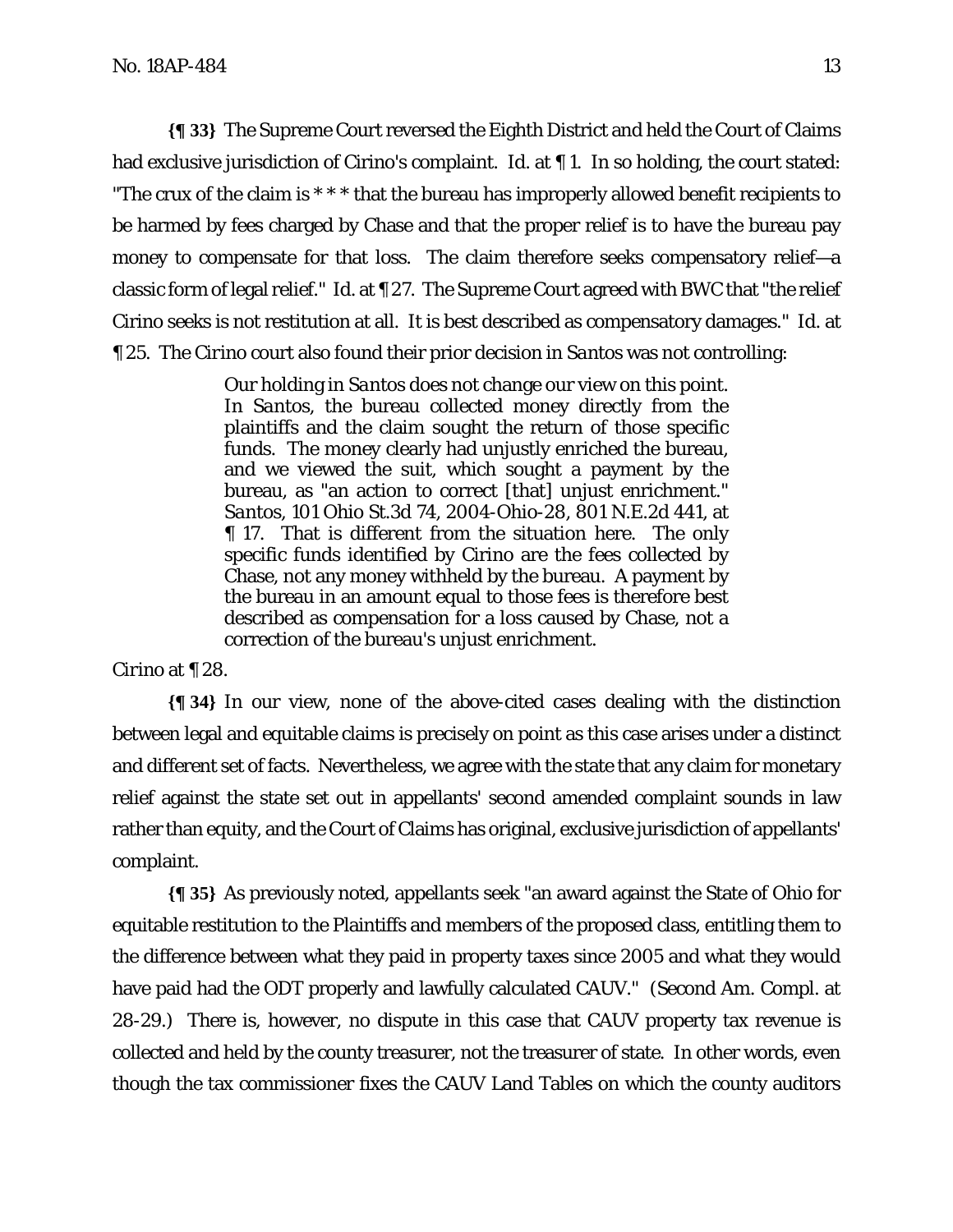<u>.</u>

assess CAUV, there is no evidence that the CAUV property tax revenue collected and held by the county treasurers is ever paid into the state treasury. Even accepting as true appellants' contention that the state treasurer retained an amount of money roughly corresponding to the amount of money illegally collected from CAUV taxpayers, there is no factual dispute that the property tax revenue in this case was collected and held by the county treasurer and not the state treasurer. Thus, the specific property tax dollars wrongfully paid by appellants are not traceable to funds collected or held by the state.

**{¶ 36}** Additionally, unlike the plaintiffs in *Santos* and *Ohio Hosp. Assn.*, appellants do not seek reimbursement of funds taken or withheld from them pursuant to an unconstitutional statute or an invalidated administrative rule.5 Though appellants' second amended complaint alleges that the tax commissioner violated certain provisions of the Ohio Revised Code and the Ohio Administrative Code, there is no allegation that the relevant statutes are unconstitutional or that the relevant administrative rules are invalid. While appellants' second amended complaint alleges a violation by the tax commissioner of certain statutes and rules pertaining to CAUV, appellants cannot claim any entitlement to receive funds directly from the state pursuant to the CAUV program. Rather, appellants' claim that they conferred a benefit on the state by reason of the tax commissioner's faulty application of the relevant statutes and rules. The complaint seeks recovery of the portion of property tax dollars appellants illegally paid to the county treasurer on the grounds that those additional tax dollars relieved the state of its corresponding burden to subsidize local schools, parks, municipal functions, and the like. In our view, this is classic legal restitution. *Santos* at ¶ 13; *Cristino*, 2008-Ohio-2013, at ¶ 8, citing *Great-West*, 534 U.S. 204, at 213.

**{¶ 37}** Additionally, under the prevailing legal rule as set forth in *Cirino*, a payment by the state in an amount equal to the money retained by the county treasurers due to the alleged overpayment by appellants is best described as compensation for a loss caused by the county auditor and county treasurer, not a correction of the state's unjust enrichment. *Cirino* at ¶ 29. As was the case in *Cirino*, there is no factual dispute that the sums sought by appellants are in the hands of a third party, the county treasurers. This being the case, the reimbursement sought by appellants from the state is merely a substitute remedy for

<sup>5</sup> We note that subsequent to the commencement of this action, the Supreme Court in *Adams*, 2017-Ohio-8853, rejected a challenge to the validity of Ohio Adm.Code 5703-25-06 and 5703-25-30 to 5703-25-36, the rules pertaining to CAUV*.*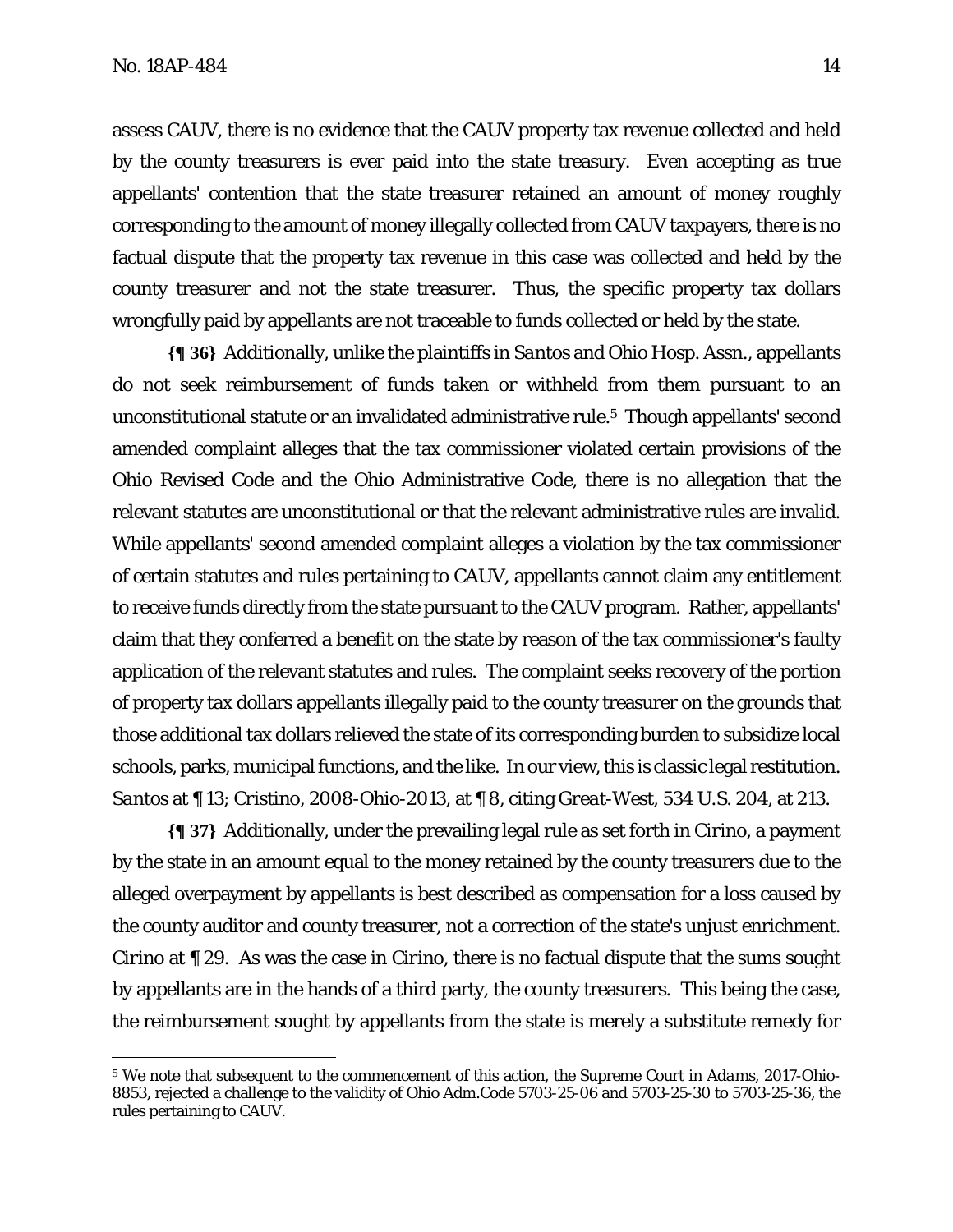the property taxes wrongfully collected and held by the county treasurers. *Ohio Hosp. Assn.* at 105. Thus, under *Cirino*, appellants' cause of action for monetary relief against the state seeks compensatory damages at law, rather than equitable restitution. *Id.* at ¶ 25.

**{¶ 38}** In an effort to show that the funds they seek in this action were collected or held by the state, appellants argue there is an agency relationship between the tax commissioner and each of the 88 county treasurers for purposes of assessment and collection of CAUV property taxes. In support of their agency argument, appellants rely on *Commrs. of Hamilton Cty. v. Noyes*, 5 Ohio Dec. Rep. 238 (1874), *aff'd*, 5 Ohio Dec. Rep. 281 (1875), *aff'd*, 35 Ohio St. 201 (1878), and *State ex rel. Guilbert v. Yates*, 66 Ohio St. 546 (1902). We find both *Noyes* and *Guilbert* to be of little precedential value in this case because those cases were decided many decades prior to the Court of Claims Act, which became law in 1975. The Court of Claims Act draws a clear distinction between political subdivisions, such as a county and its elected officials, and the state which includes "the offices of all elected state officers." R.C. 2743.01(A).

**{¶ 39}** The state cites *Ohio Utilities Co. v. Collins*, 48 Ohio St.2d 169 (1976), for the proposition that no such agency relationship exists. We agree with the state.

**{¶ 40}** In *Collins*, a utility company alleged that it overestimated its taxable assets for a certain year by nearly \$5 million dollars and sought an abatement from the tax commissioner. The utility company challenged the tax commissioner's determination that he lacked jurisdiction to grant abatement for overpayment of an ad valorem public utilities tax paid to a county treasurer. The Board of Tax Appeals affirmed. The Supreme Court agreed with the board that the tax commissioner had no authority under R.C. 5703.05(B) to grant an abatement for overpaid taxes if the overpayment was made to a county treasurer. *Id.* at 172. The court reasoned that because the "statutory scheme call[ed] for local collection and local disbursement of *ad valorem* public utility tax revenues, the board's determination that the county treasurer [was] not merely an agent for the Department of Taxation [was] reasonable and lawful." (Emphasis sic.) *Id*.

**{¶ 41}** Pursuant to the CAUV property tax scheme at issue in this case, CAUV property taxes are assessed locally by county auditors, collected locally by the respective county treasurers, and distributed locally. The fact that the CAUV is determined pursuant to the Land Tables drafted by the tax commissioner does not change the local character of